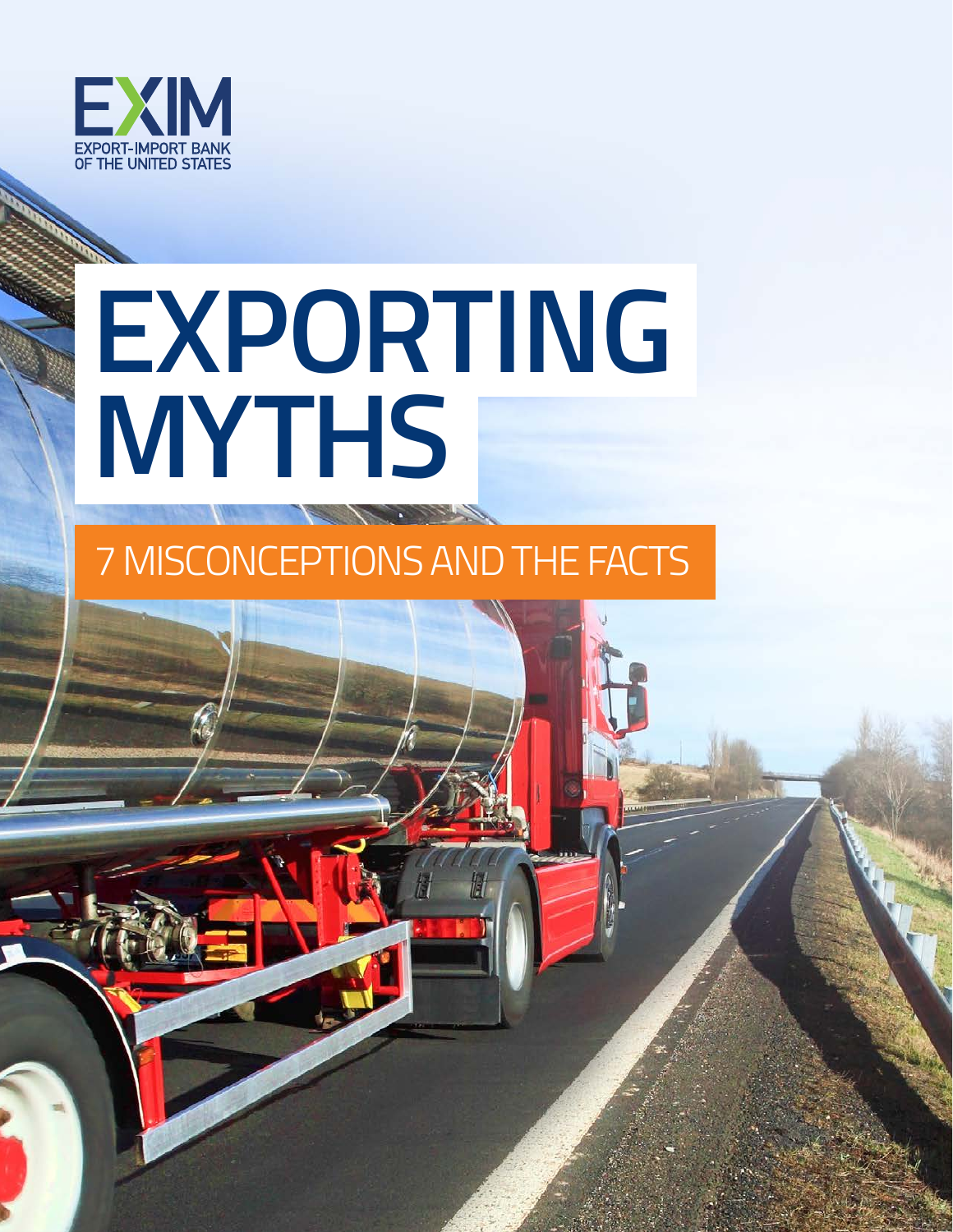# **7 Exporting Myths**

The discussion between what is fact and what is a myth has always existed. However, in order to make sure the facts are being heard and supported, it's important to discuss them periodically. In the business world, common "negative" myths about exporting are ubiquitous, but below, we've decided to break down these myths and give you a quick snapshot of the new reality.



*you're looking for new revenue streams? Take a look at our ["7 Exporting Takeaways](http://grow.exim.gov/blog/7-exporting-takeaways-exporting-survey?utm_campaign=workflow-collateral&utm_medium=whitepaper&utm_source=AT-Collateral)  [from the 2016 Small Business Exporting Survey"](http://grow.exim.gov/blog/7-exporting-takeaways-exporting-survey?utm_campaign=workflow-collateral&utm_medium=whitepaper&utm_source=AT-Collateral) blog which breaks down the most important takeaways from the latest small business survey.* 

BUSINES SURVEY

NSBA SBEA

EXPORTING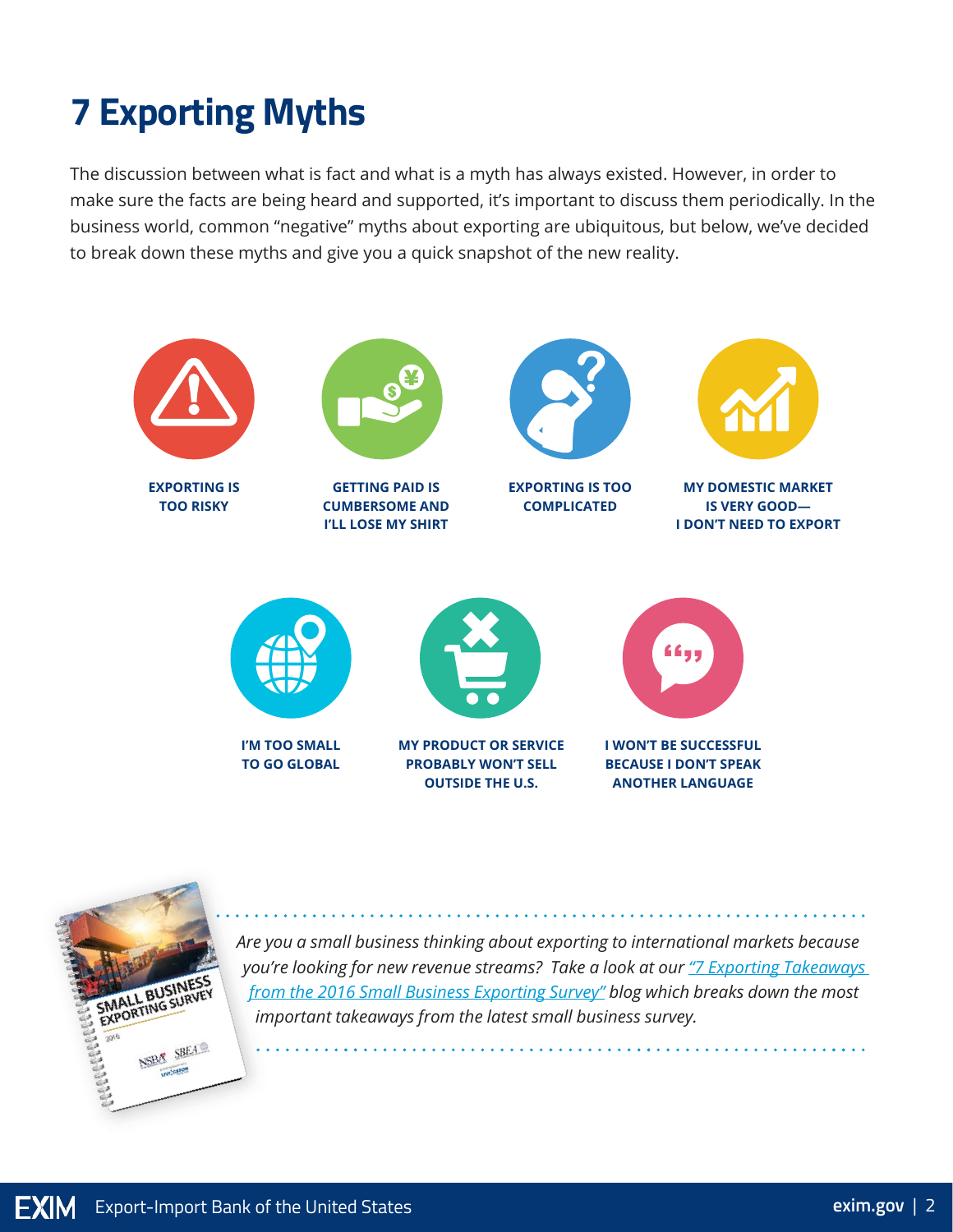## **7 Exporting Myths (continued)**



#### **1. Exporting is too risky**

**The new reality:** Exporting to some markets, such as Brazil, is no more risky than selling in the United States. Any risk can be identified and reduced through affordable assistance now available through the Commerce Department, the Export-Import Bank of the United States or your local chamber of commerce.



#### **2. Getting paid is cumbersome and I'll lose my shirt**

**The new reality:** Trade finance and banking have evolved to the point where, with the right tools, selling things internationally is routine, safe and efficient.



#### **3. Exporting is too complicated**

**The new reality:** Most exporting requires minimal paperwork. Researching markets and finding buyers can be done through the U.S. Department of Commerce, the Export-Import Bank of the United States or your local chamber of commerce.



#### **4. My domestic market is very good—I don't need to export**

**The new reality:** Few markets remain static. To remain viable most companies must recognize it's a global marketplace.

> The Export-Import Bank of the United States (EXIM Bank) is an independent, self-sustaining federal government agency with more than 80 years of supporting U.S. jobs by facilitating the export of American goods and services.



#### **5. I'm too small to go global**

**The new reality:** Not true. Even 10 years ago, nearly 42% of all U.S. exporters had fewer than 19 employees.



#### **6. My product or service probably won't sell outside the U.S.**

**The new reality:** If it sells here, chances are it sells elsewhere. Plus, help is available to test its acceptance in more than 100 countries.



#### **7. I won't be successful because I don't speak another language**

**The new reality:** Cultural knowledge is always helpful, but you can learn as you go. English is usually enough in the business world and help is readily available for situations in which interpreters and translators are necessary.